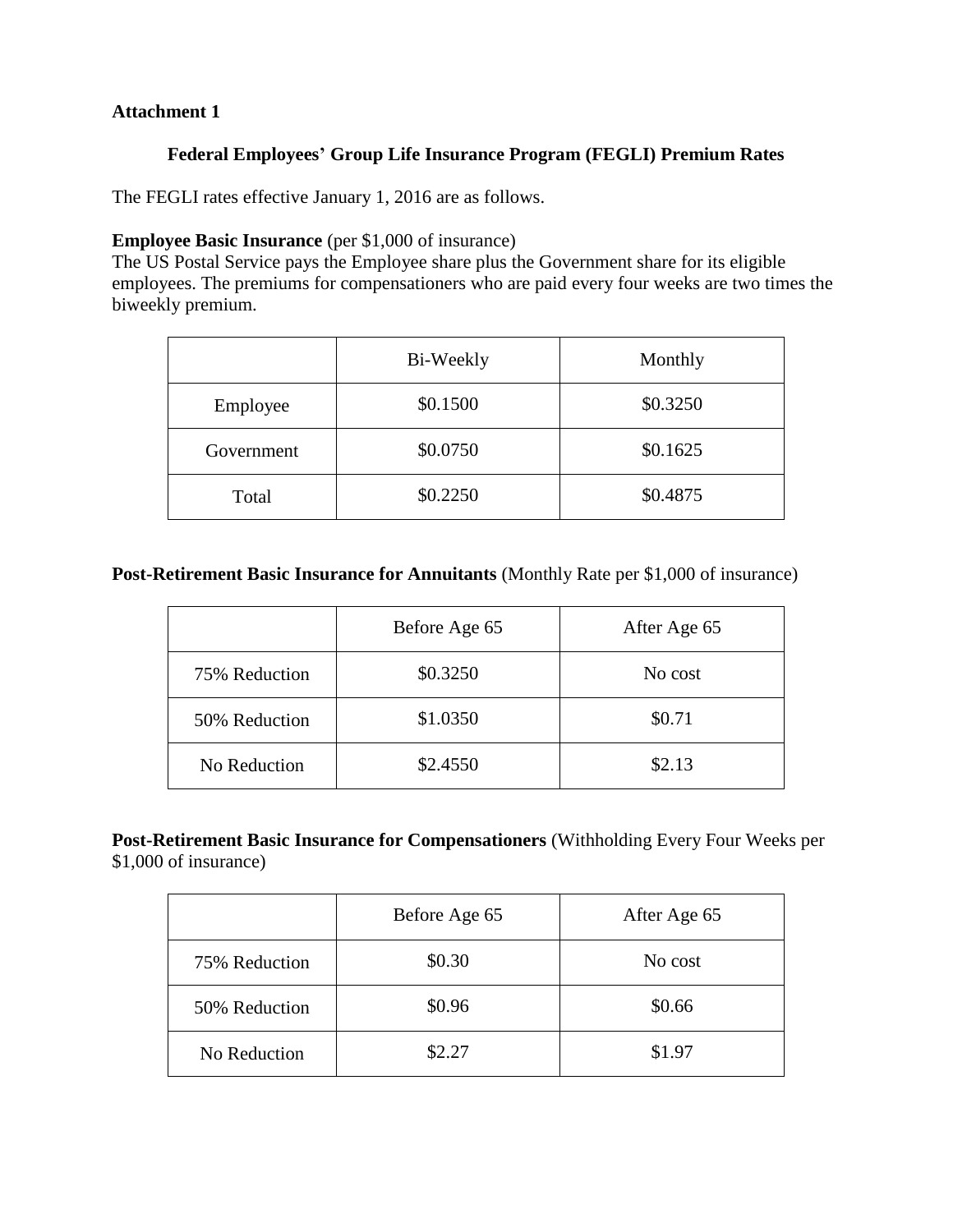# **Option A** (for \$10,000 of insurance)

The premiums for compensationers who are paid every four weeks are two times the biweekly premium.

| Age Band  | Bi-Weekly | Monthly |
|-----------|-----------|---------|
| $<$ 35    | \$0.20    | \$0.43  |
| $35 - 39$ | \$0.30    | \$0.65  |
| $40 - 44$ | \$0.40    | \$0.87  |
| $45 - 49$ | \$0.70    | \$1.52  |
| $50 - 54$ | \$1.10    | \$2.38  |
| $55 - 59$ | \$2.00    | \$4.33  |
| $60 +$    | \$6.00    | \$13.00 |

# **Option B** (per \$1,000 of insurance)

The premiums for compensationers who are paid every four weeks are two times the biweekly premium.

| Age Band  | Bi-Weekly | Monthly |
|-----------|-----------|---------|
| $<$ 35    | \$0.02    | \$0.043 |
| $35 - 39$ | \$0.03    | \$0.065 |
| $40 - 44$ | \$0.04    | \$0.087 |
| $45 - 49$ | \$0.07    | \$0.152 |
| $50 - 54$ | \$0.11    | \$0.238 |
| $55 - 59$ | \$0.20    | \$0.433 |
| $60 - 64$ | \$0.44    | \$0.953 |
| $65 - 69$ | \$0.54    | \$1.170 |
| $70 - 74$ | \$0.96    | \$2.080 |